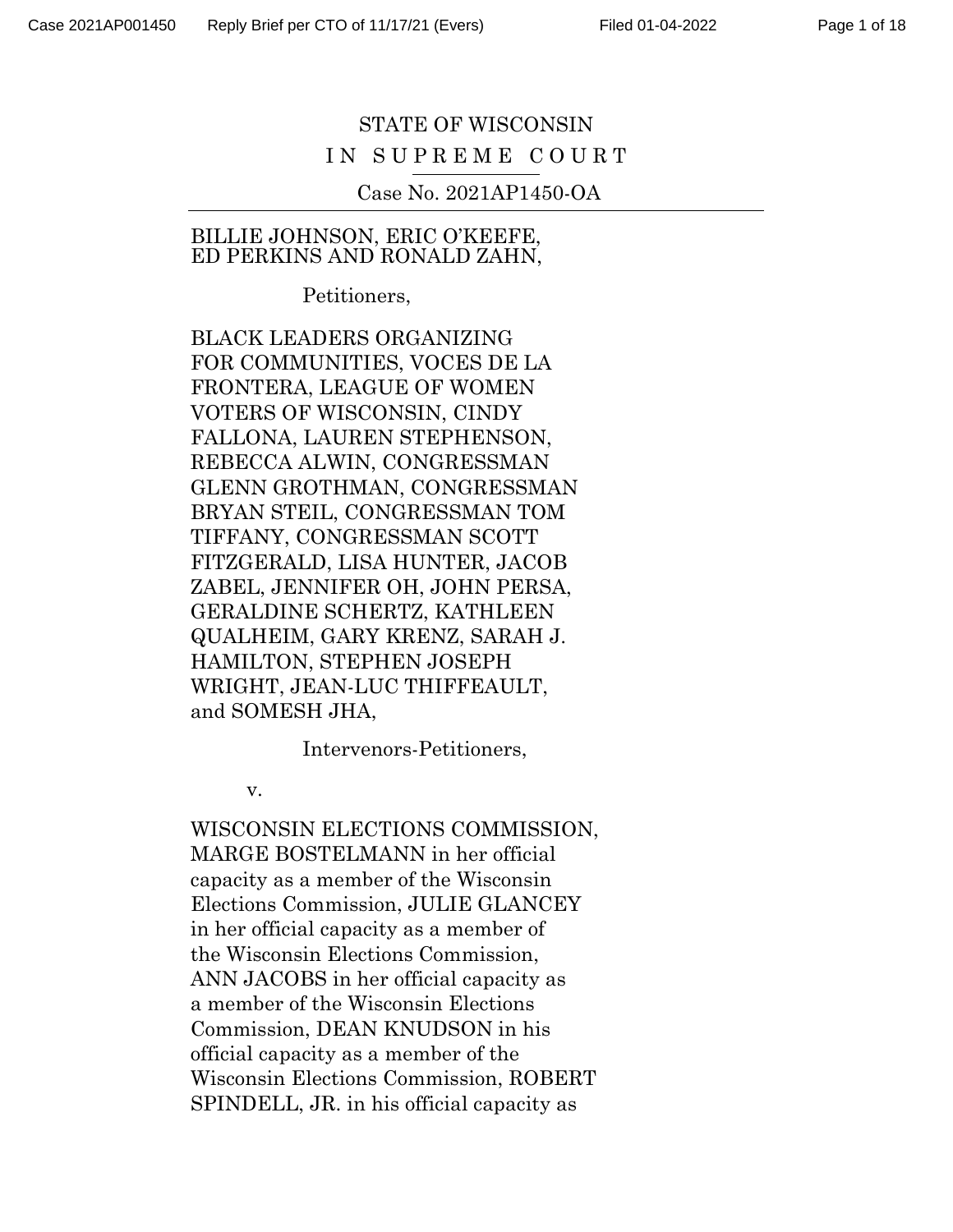a member of the Wisconsin Elections Commission and MARK THOMSEN in his official capacity as a member of the Wisconsin Elections Commission,

Respondents,

THE WISCONSIN LEGISLATURE, GOVERNOR TONY EVERS, in his official capacity, and JANET BEWLEY Senate Democratic Minority Leader, on behalf of the Senate Democratic Caucus,

Intervenors-Respondents.

#### ORIGINAL ACTION

### **GOVERNOR TONY EVERS'S REPLY BRIEF IN SUPPORT OF PROPOSED MAPS**

JOSHUA L. KAUL Attorney General of Wisconsin

ANTHONY D. RUSSOMANNO Assistant Attorney General State Bar #1076050

BRIAN P. KEENAN Assistant Attorney General State Bar #1056525

Attorneys for Governor Tony Evers

Wisconsin Department of Justice Post Office Box 7857 Madison, Wisconsin 53707-7857 (608) 267-2238 (ADR) (608) 266-0020 (BPK) (608) 294-2907 (Fax) russomannoad@doj.state.wi.us keenanbp@doj.state.wi.us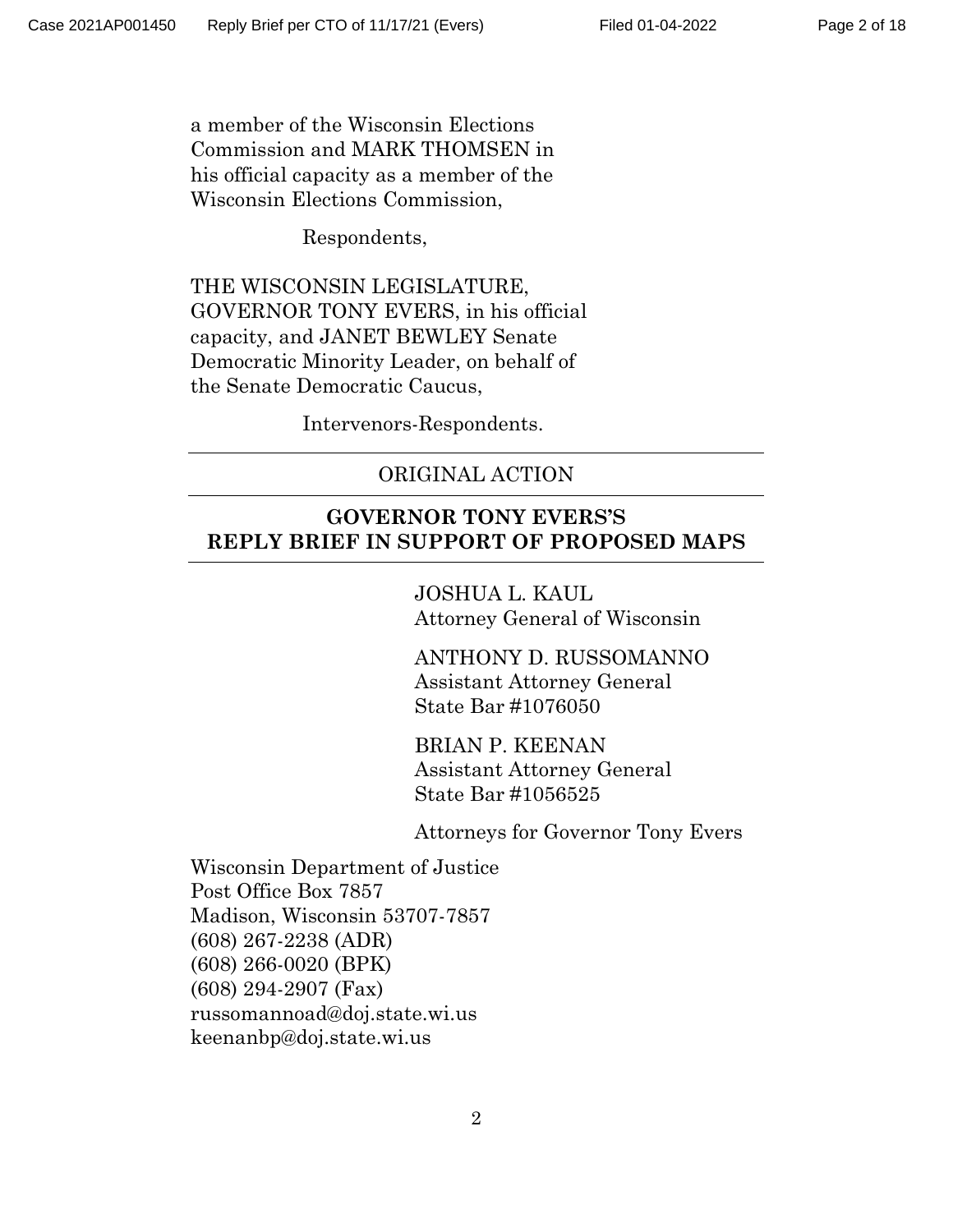# **TABLE OF CONTENTS**

| <b>ARGUMENT</b> |                                                                                    |                                                                                                                            |  |  |
|-----------------|------------------------------------------------------------------------------------|----------------------------------------------------------------------------------------------------------------------------|--|--|
| Ι.              | The Governor's state maps indisputably<br>outperform on "least changes" and comply |                                                                                                                            |  |  |
|                 | $\mathbf{A}$ .                                                                     | The Governor's maps significantly                                                                                          |  |  |
|                 | <b>B.</b>                                                                          | One-person-one-vote principles do<br>not justify selecting the Legislature's                                               |  |  |
|                 | C.                                                                                 | The Governor's state proposals                                                                                             |  |  |
|                 | D.                                                                                 | Other considerations do not change<br>that the Governor's plans should be                                                  |  |  |
|                 |                                                                                    | The Governor's Assembly plan<br>1.<br>better<br>the<br>on<br>only<br>is<br>compactness measure that                        |  |  |
|                 |                                                                                    | The splits topic points to no<br>2.<br>legal problem with the<br>Governor's maps, but rather is<br>consistent with "least" |  |  |
|                 |                                                                                    | 3.<br>Incumbent pairings do not<br>help the Legislature's cause 13                                                         |  |  |
| II.             |                                                                                    | There is no dispute that the Governor's<br>congressional map best satisfies this<br>Court's "least changes" mandate 14     |  |  |
|                 |                                                                                    |                                                                                                                            |  |  |
|                 |                                                                                    |                                                                                                                            |  |  |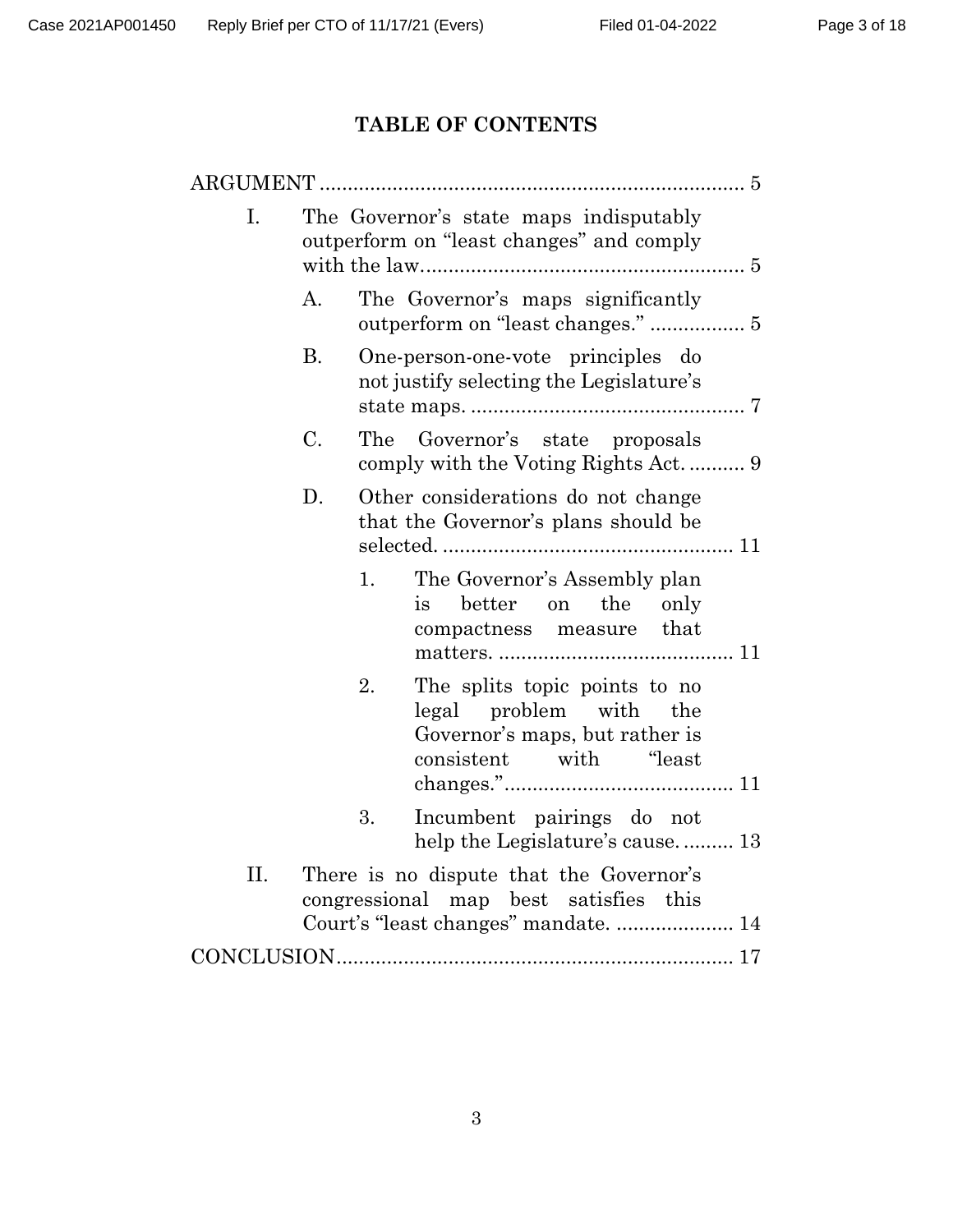# **TABLE OF AUTHORITIES**

| Baumgart v. Wendelberger,<br>No. 01-C-0121, 2002 WL 34127471 |
|--------------------------------------------------------------|
| Essex v. Kobach,                                             |
| Johnson v. De Grandy,                                        |
| League of United Latin Am. Citizens (LULAC) v. Perry,        |
| State ex rel. Att'y Gen. v. Cunningham,                      |
| <i>Wisconsin State AFL-CIO v. Elections Bd.,</i>             |
| <b>Constitutional Provisions</b>                             |
|                                                              |
| <b>Statutes</b>                                              |
|                                                              |
|                                                              |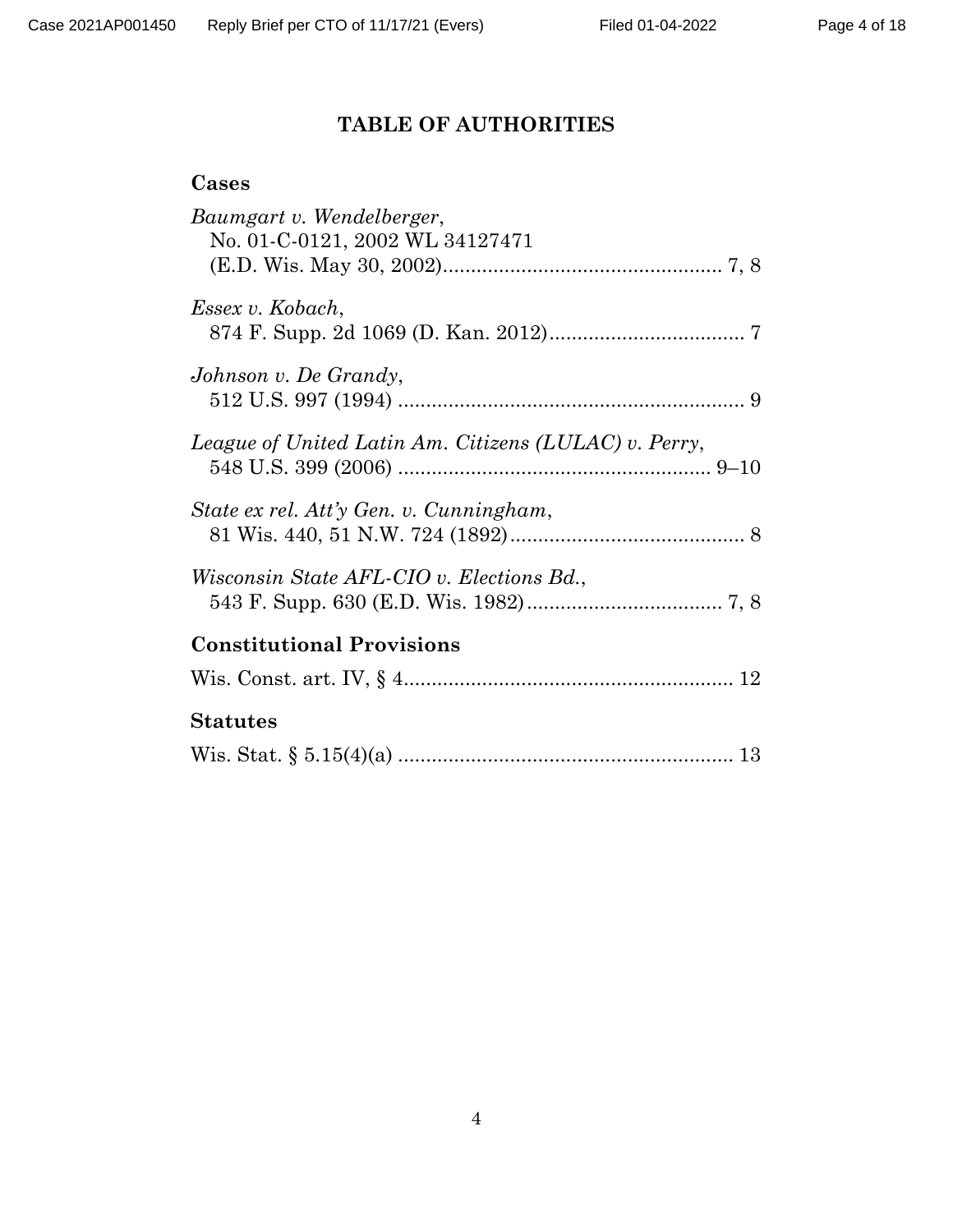#### **ARGUMENT**

This Court's decision was unequivocal: "least changes" governs unless a deviation is legally "necessary." *Johnson v. Wisconsin Elections Commission*, 2021AP1450-OA, Nov. 30, 2021, Opinion ¶ 81 (Bradley, R., J.); *id.* ¶¶ 85, 87 (Hagedorn, J., concurring). And only if maps are "equally compelling" as to "current district boundaries," would other considerations matter. *Id.* ¶ 83 (Hagedorn, J., concurring).

Nothing in the response briefs changes that the Governor's maps outperform on "least changes," and no party cites support for the Governor's maps violating a legal requirement. That should end this case with the Court adopting the Governor's proposals.

<span id="page-4-0"></span>**I. The Governor's state maps indisputably outperform on "least changes" and comply with the law.**

### <span id="page-4-1"></span>**A. The Governor's maps significantly outperform on "least changes."**

The Governor's proposals are the best under the Court's mandate to apply "least changes" to "current district boundaries" unless legally "necessary" to do otherwise. Op. ¶ 81 (Bradley, R., J.); *id.* ¶¶ 83, 85, 87 (Hagedorn, J., concurring).

As the Governor's expert explained, the Legislature's Assembly and Senate maps moved many more people: in total, 93,778 more people. (Clelland Resp. Rep. 10.) Although some parties use different methodologies, it is striking that no party disagrees with that basic pattern: the Governor's maps perform significantly better by moving many fewer people. In fact, the Johnson petitioners, who support the Legislature, found that in total the Legislature's maps move 108,469 more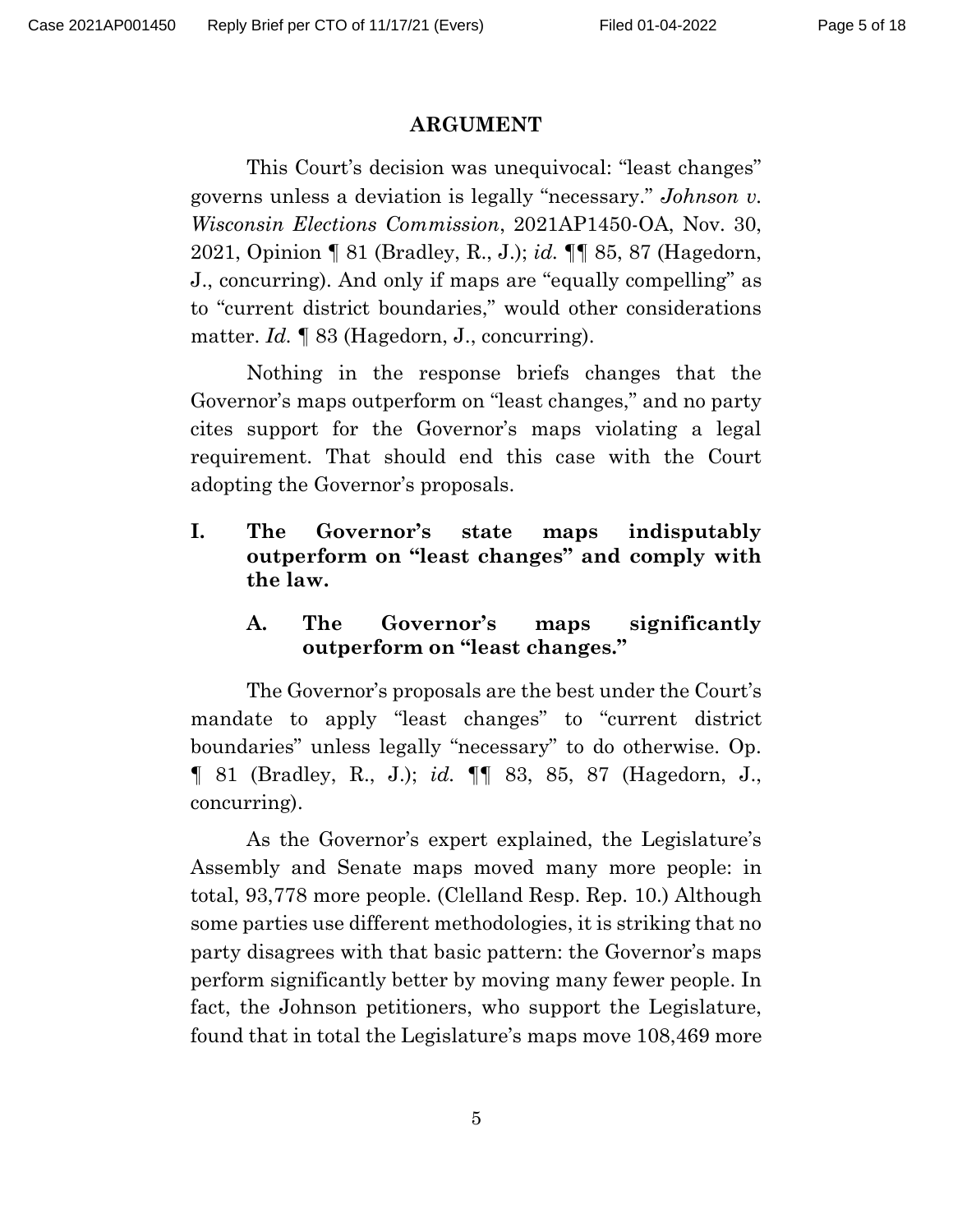people. (Johnson Resp. Br. 4, 8.) Along similar lines, the Hunter petitioners' analysis shows that the Governor's maps perform significantly better not only on population retention but also far outperform the Legislature on geographical retention—preserving 90.1% to the Legislature's 86.9%. (Hunter Resp. Br. 15–16.)

There is no tie on the "least changes" measure, as the Johnson petitioners baldly assert. (Johnson Resp. Br. 5.) Rather, it is undisputed that the Governor's maps perform significantly better. Again, it is not a close call—the expert analyses found that the Legislature's proposals move about 100,000 more people. (Clelland Resp. Rep. 10; Johnson Resp. Br., Gimpel Rep. 5–6; Citizen Mathematicians Resp. Br, Deford Rep. 16, 19.) This is the very measure that the Legislature and Johnson petitioners conceded was key. (Legislature Opening Br., Bryan Rep. ¶ 62; Johnson Opening Br. 4.) To quote the Legislature's expert: a "proposed plan with high core retention scores is indicative of a plan that makes minimum changes to Wisconsin's existing districts, as required by this Court." (Legislature Opening Br., Bryan Rep. ¶ 62.)

Faced with this reality, the Legislature attempts to change the rules. It now asserts that the Court should ignore the big picture and just look at movement in one place: Milwaukee. (Legislature Resp. Br. 10–12.) Why? Because the Legislature moved fewer people there but not across the entire state. That is not a legal principle, much less a neutral one. There is no escaping that (1) the Governor's maps perform better overall and (2) on a district-by-district basis, those maps also move fewer people in the majority of districts. (Clelland Resp. Rep. 10–11.)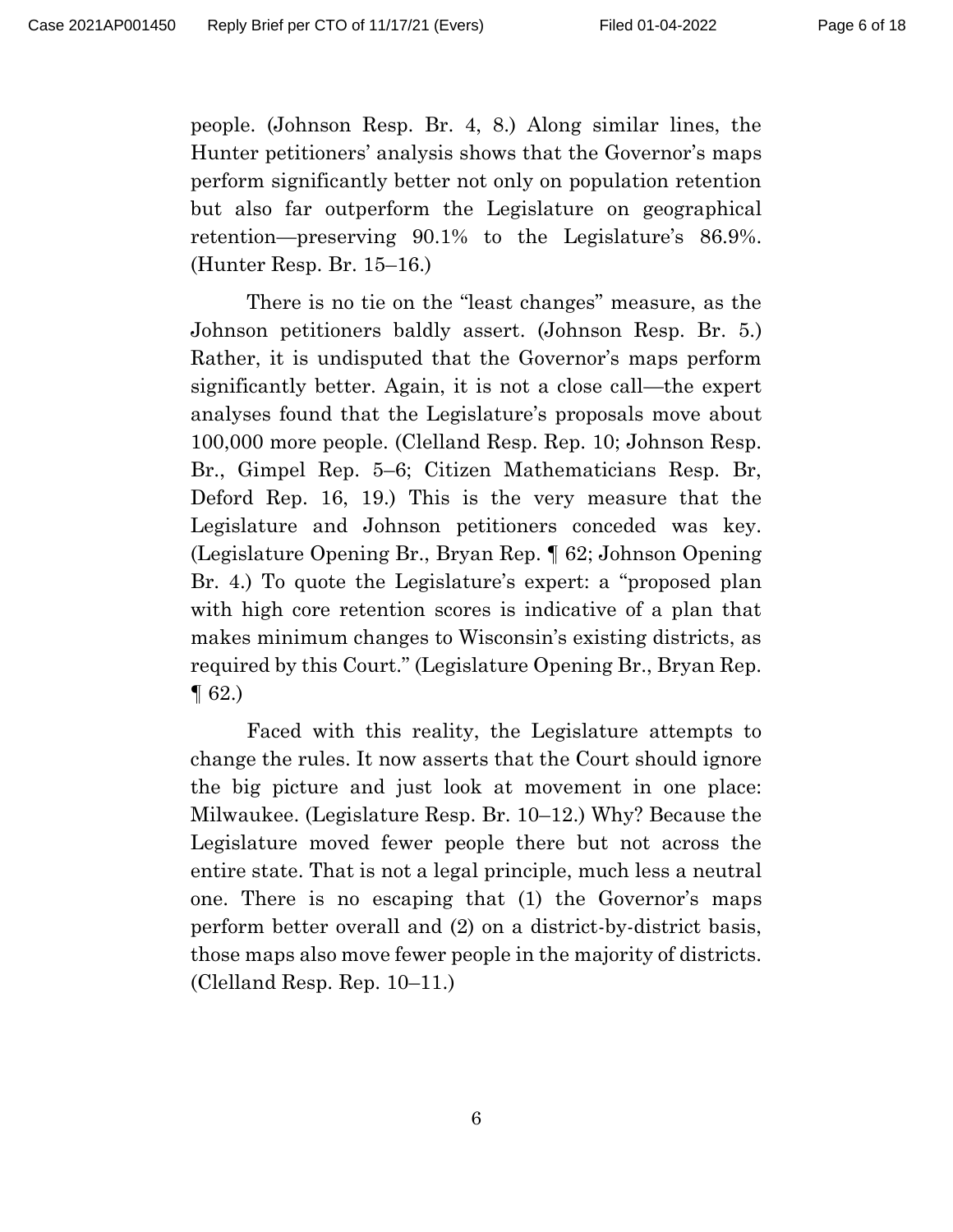Looking at various other regions shows how much the Legislature changed boundaries unnecessarily, unmoored from malapportionment. For example, tens of thousands of people are moved unnecessarily in the areas west of Milwaukee, north of Milwaukee, in the region around the cities of Hudson and River Falls, and in the Fox River Valley. (BLOC Resp. Br. 26–38.)

Under this Court's stated neutral criteria, it is undisputed that the Governor's maps are most consistent with the existing maps. That is dispositive.

# <span id="page-6-0"></span>**B. One-person-one-vote principles do not justify selecting the Legislature's state maps.**

The Legislature and Johnson petitioners attempt to change the rules in another way. The Legislature now says the Court should instead use a different measure—lowest population deviation—as the decisive, neutral criteria. (Legislature Resp. Br. 9.) Unsurprisingly, the Legislature's map performs better on its newly proposed standard. This Court must reject that invitation, which changes the rules to suit the Legislature's facts. That is contrary to the Court's November 30th decision and would be anything but neutral.

In fact, the Legislature's new assertion has no legal basis. Courts apply a 2% de minimus rule for court-drawn map deviation. *Baumgart v. Wendelberger*, No. 01-C-0121, 2002 WL 34127471, at \*2 (E.D. Wis. May 30, 2002). Restated, a plan "kept below 2%" is "constitutionally acceptable." *Wisconsin State AFL-CIO v. Elections Bd.*, 543 F. Supp. 630, 634 (E.D. Wis. 1982); *see also Essex v. Kobach*, 874 F. Supp. 2d 1069, 1082–83 (D. Kan. 2012) (collecting cases). No party cites authority to the contrary. Going further below 2% is not "necessary" to comply with federal law. The Governor's maps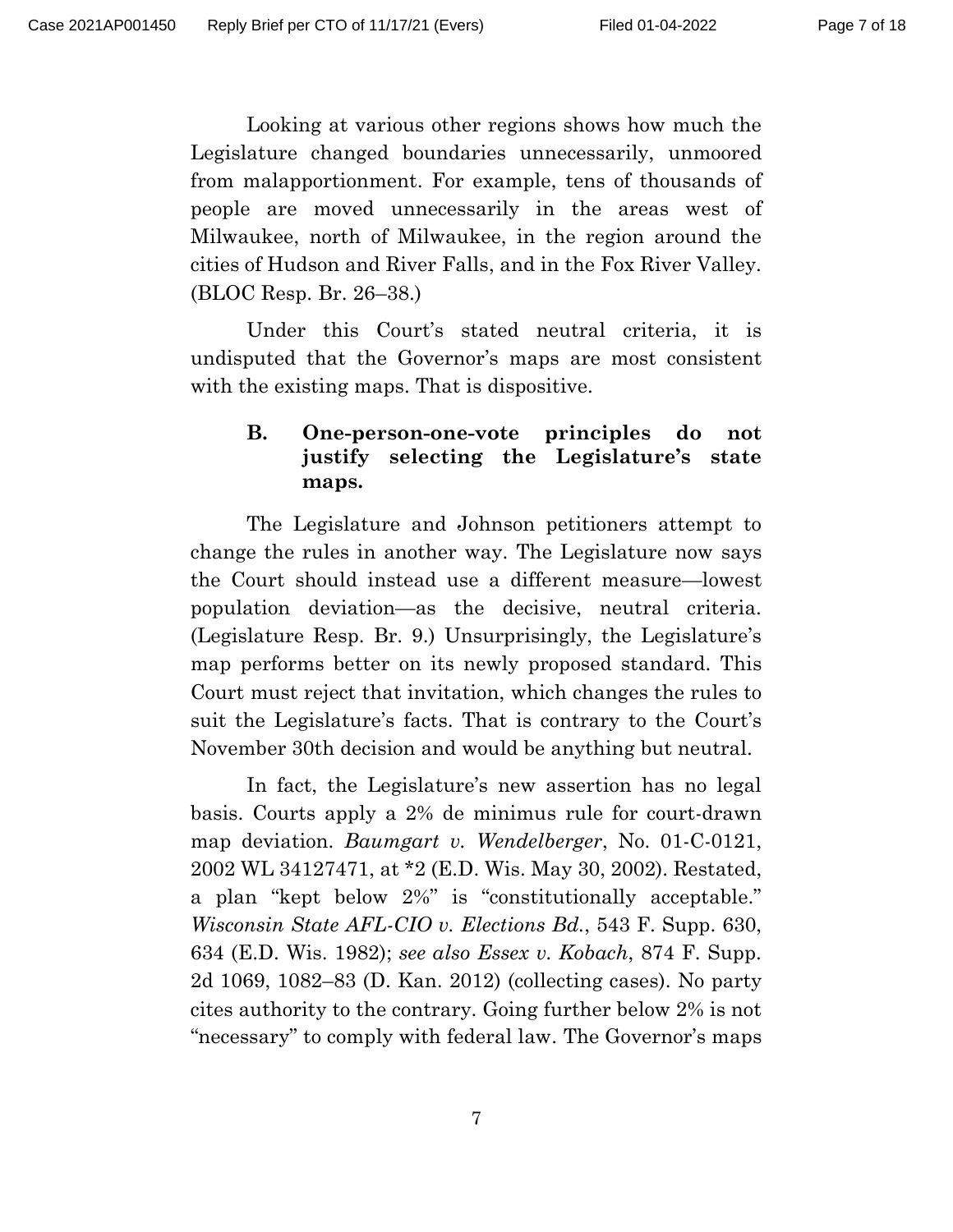comply with what is required, (Clelland Initial Rep. 7), and do not make unnecessary changes to go beyond what is required.

Similarly, the Legislature points to no support for its lower deviation having legal significance, or that deviation needs to be further justified where, as here, the Governor's proposal already is under 2%. (Legislature Resp. Br. 9.) The precedent says just the opposite. (Governor Resp. Br. 13–14.)<sup>1</sup> Further, even if justification were needed, it is supplied by "least changes," which this Court mandated must be followed unless otherwise legally "necessary." Op. ¶ 81 (Bradley, R., J.), ¶¶ 85, 87 (Hagedorn, J., concurring). The Governor's maps best conform to that mandate—they do what is legally necessary.

The Court must reject the Legislature's invitation to change the rules to suit its facts. Rather, it remains the case that the Governor's maps best satisfy the rules laid out in this Court's decision, and otherwise comply with the law.

<sup>1</sup> This Court has ruled that Wisconsin's parallel provision is "consistent with" the federal one. Op. ¶ 33. Likewise, no party cites support for needing less than 2% deviation under Wisconsin law, which does not require perfect exactness. *State ex rel. Att'y Gen. v. Cunningham*, 81 Wis. 440, 51 N.W. 724, 726 (1892). Previous Wisconsin maps demonstrate this. *E.g.*, *Baumgart v. Wendelberger*, No. 01-C-0121, 2002 WL 34127471, at \*7 (E.D. Wis. May 30, 2002) (maximum population deviation of 1.48%); *Wisconsin State AFL-CIO v. Elections Bd.*, 543 F. Supp. 630, 637 (E.D. Wis. 1982) (no district varied from "ideal norm by more than 0.87%," meaning the range of deviation likely was about double that figure).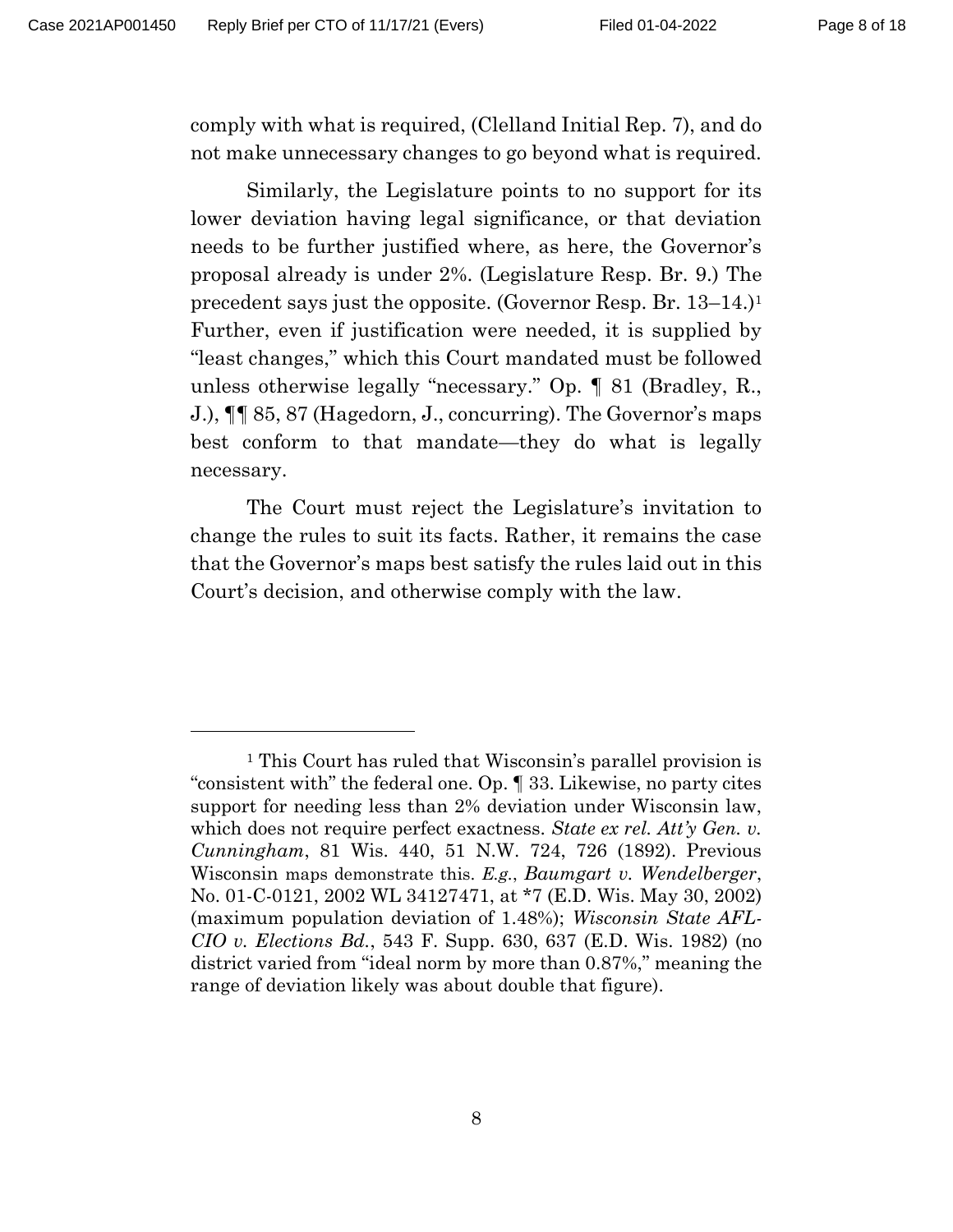## <span id="page-8-0"></span>**C. The Governor's state proposals comply with the Voting Rights Act.**

The Legislature has no true answer to the facts that the Governor both (1) better complied with "least changes" overall and (2) complies with the Voting Rights Act by creating seven majority-minority districts. The Legislature ignores the case law that forbids unnecessarily "packing" minority voters covered by the Act (which the Legislature does not dispute applies here). *Johnson v. De Grandy*, 512 U.S. 997, 1007 (1994). Rather, the Legislature engages in that packing. The Governor does not, and thus avoids creating "a small number of districts to minimize [minority voters'] influence in the districts next door." *Id.* (*See* Governor Resp. Br. 15–17.)

The Legislature asserts that the Governor's seven majority-minority districts should have higher concentrations of Black voters. However, as it stands, the seven districts are all over 50%, which complies with the Act. (Clelland Initial Rep. 11.) In fact, just a few weeks ago, the Legislature argued in its opening brief that inflating districts was to be *avoided*. To quote the Legislature: "there is no requirement that a district exceed 50% BVAP to comply with the Voting Rights Act; indeed, unnecessarily inflating a district to exceed 50% BVAP can itself violate the Fourteenth Amendment. *Cooper*, 137 S. Ct. at 1472." (Legislature Opening Br. 35 n.24.) The Legislature's new position that the Governor's districts should be even higher should be rejected as contrary to that concession and the law. (*E.g.*, Legislature Resp. Br. 31.)

As outlined in the submissions, Milwaukee's population covered by the Act indeed lends itself to drawing seven majority-minority districts. (Governor Resp. Br. 16–19; *see also* BLOC Resp. Br., App. 21 (calculating population vis-àvis number of districts).) It thus "should" be done. *League of*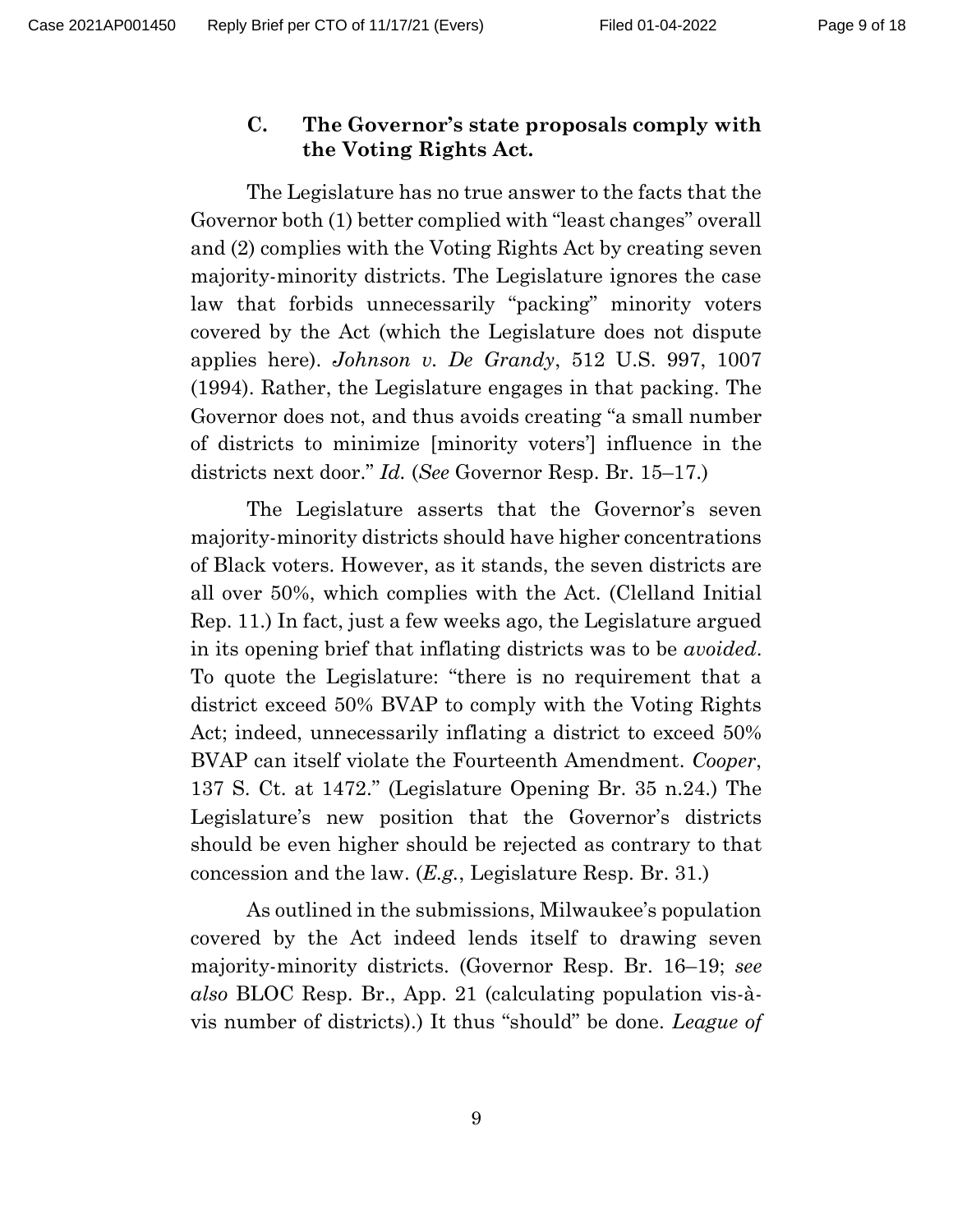*United Latin Am. Citizens (LULAC) v. Perry*, 548 U.S. 399, 495 (2006) (Roberts, C.J., concurring).

Notably, the Johnson petitioners, who support the Legislature, take the position that there should be six majority-minority Black districts. (Johnson Resp. Br. 8.) However, the Legislature's proposal contains only five. (Legislature Resp. Br. 23.) The Legislature's own chart demonstrates how problematic its districts are. Its proposed Assembly District 10 *eliminates* a majority-minority Black district from Act 43, changing the BVAP from 61.8% to 45.8%, and then unnecessarily packs an already-strong 61.9% District 11 into a very large 71.5% BVAP. (Legislature Resp. Br. 23 & Table 5.) That reduction in total majority-minority districts, while further packing a remaining one, is a red flag under the Act.

Lastly, it bears mentioning that the BLOC petitioners criticize one district in the Governor's map as insufficiently supportive of a Black vote. What it critiques is the Governor's adherence to "least changes": BLOC believes that existing District 10 should be changed to exclude Shorewood, whereas the Governor's District 10 continues to include it. (BLOC Resp. Br. 23.) The Voting Rights Act, however, does not *require* that change. Rather, BLOC points to one gubernatorial primary where a Black candidate, Mahlon Mitchell, would have received 41.2% of the vote under the Governor's proposed District 10, but would have received 46.3% under BLOC's proposal (but won a plurality of votes in both). (BLOC Resp. Br. 19, Resp. App. 8–10.) BLOC does not demonstrate that this difference matters—under both plans, Mitchell prevails over all other candidates and would also have received less than 50% of the vote under BLOC's plan and does not support that Michell's performance is typical of a Black legislative candidate in the district. Mitchell received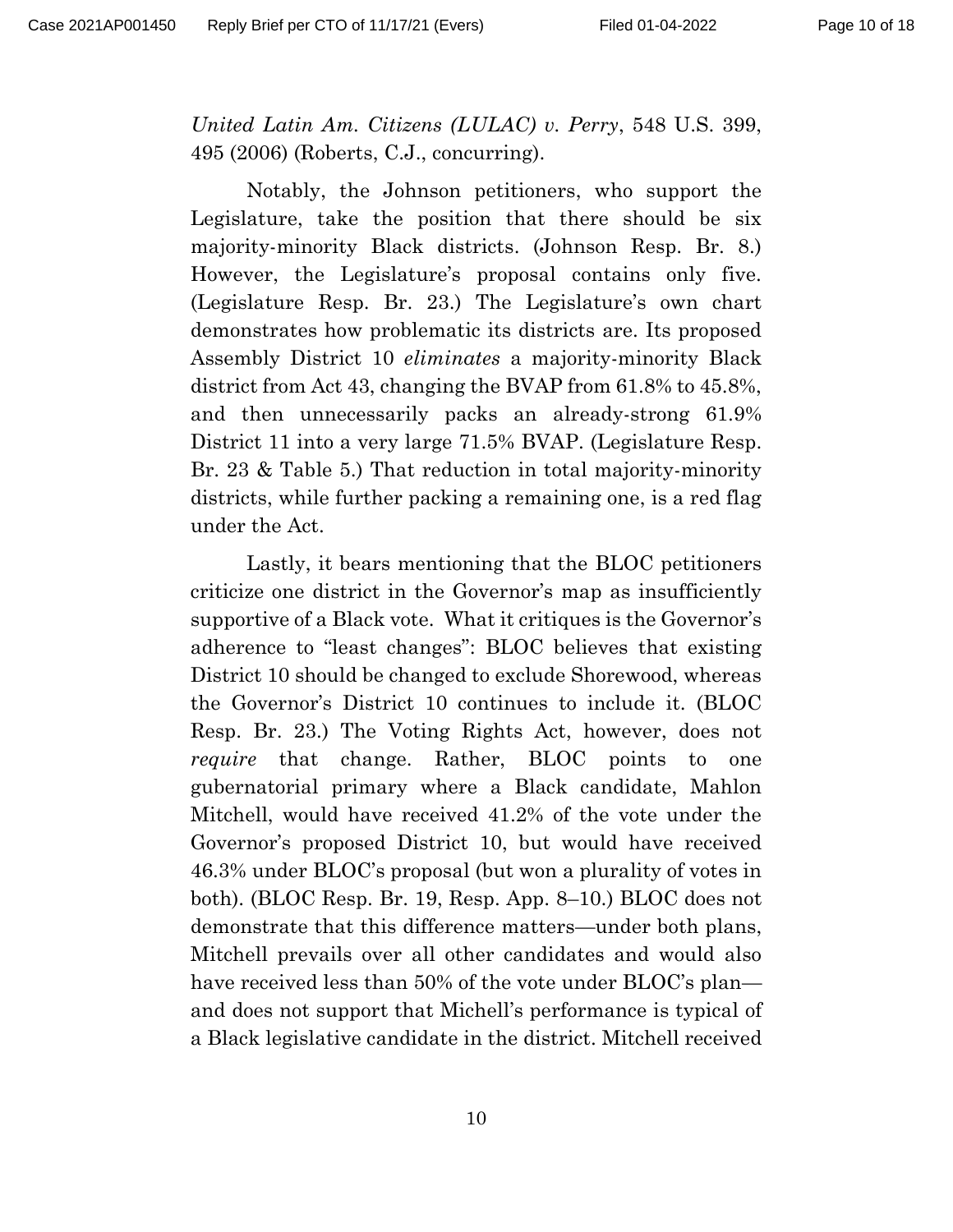only 16.4% of the statewide vote in that primary.<sup>2</sup> That his 16% statewide vote would increase to 41% in the Governor's district is actually impressive—it suggests that a local Assembly candidate supported by Black voters could garner majority support. None of this demonstrates that the Governor's map would not comply with the Act.

# <span id="page-10-1"></span><span id="page-10-0"></span>**D. Other considerations do not change that the Governor's plans should be selected.**

**1. The Governor's Assembly plan is better on the only compactness measure that matters.**

Wisconsin law has only one compactness requirement for the Assembly—and the Legislature does not dispute that the Governor's Assembly map outperforms on it. By multiple measures (Polsby-Popper, Reock, cut edges), it not only complies with compactness, but does so better than the Legislature's map. (Clelland Resp. Rep. 18; *see also* Hunter Resp. Br. 18 (same).) Thus, even if there were a reason to reach criteria other than "least changes," this constitutional requirement would favor the Governor's proposal.

> <span id="page-10-2"></span>**2. The splits topic points to no legal problem with the Governor's maps, but rather is consistent with "least changes."**

As discussed in the Governor's filings, his proposed Assembly map has fewer splits than the existing map. (Clelland Resp. Rep. 17.) Having *fewer* splits cannot pose a

<sup>2</sup> *Wisconsin Elections Commission Elections Results Report*, Wis. Elections Comm'n, [https://elections.wi.gov/sites/elections.](https://elections.wi.gov/sites/elections.wi.gov/files/Percentage%20Results%20%288.14.18%29.pdf) [wi.gov/files/Percentage%20Results%20%288.14.18%29.pdf](https://elections.wi.gov/sites/elections.wi.gov/files/Percentage%20Results%20%288.14.18%29.pdf) (last visited Jan. 4, 2022).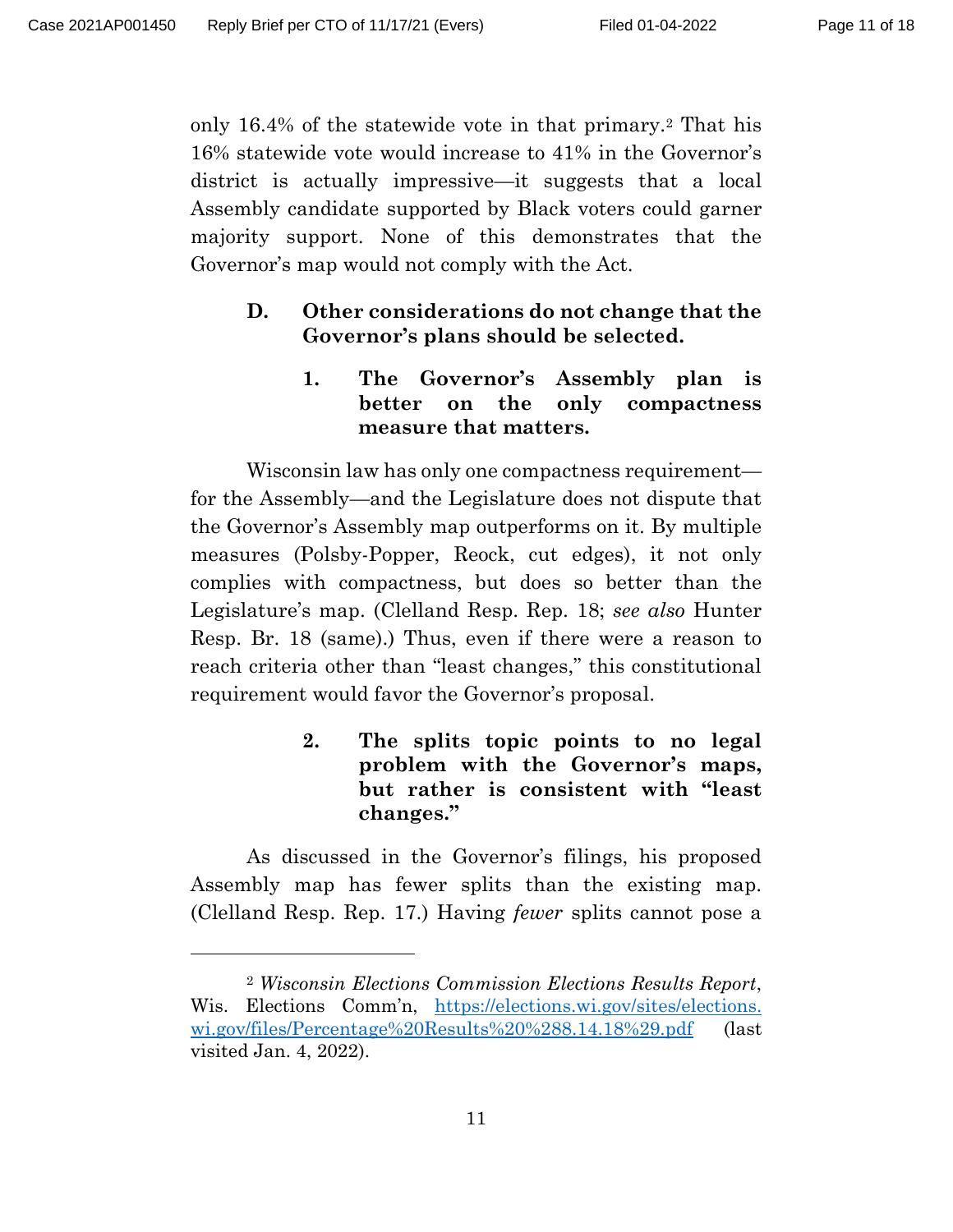legal problem—no one claims that the existing maps' splits were illegal. To the contrary, the Legislature has maintained that the current maps are lawful but for malapportionment, and it repeats in its response brief that the prior plans were "lawful." (Legislature Resp. Br. 19 n. 10.) That should end the conversation on splits. Only if it were legally required to reduce splits further would it matter under this Court's "least changes" mandate. It is not required.

In fact, the "least changes" mandate itself produces, or retains, many splits. To put it in terms of towns in the Assembly map—which are the only type of municipality covered by the constitution, *see* Wis. Const. art. IV, § 4 dozens of the towns split in the Governor's map were also split in the 2011 map.<sup>3</sup> Thus, many splits are a *symptom* of "least changes," not a departure from it.

In contrast, the Legislature's discussion incorrectly asserts that municipal splits in the Governor's map are a sign that "least changes" was not followed. (Legislature Resp. Br. 15–17.) But the opposite is true—the number of splits track, and somewhat reduce, the existing number of splits. (Clelland Resp. Rep. 17, Table 8.)

In fact, the table the Legislature uses in its brief is fatally flawed. (Legislature Resp. Br. 15, Table 4.) That table uses figures from different reports that use *different* counting methods—for example, it says that Act 43 had 78 municipal splits to the Governor's 174. But the "174" comes from the Governor's report, which used a different counting method.

<sup>3</sup> For example, those towns include Beloit, Burlington, Calumet, Dunkirk, East Troy, Grant, Harmony, Koshkonog, Madison, Meeme, Mukwonago, Somers, Trenton, Brookfield, Cottage Grove, Genesee, Grand Chute, Hartford, Hull, Ledgeview, Lisbon, Stettin, Union, Verona.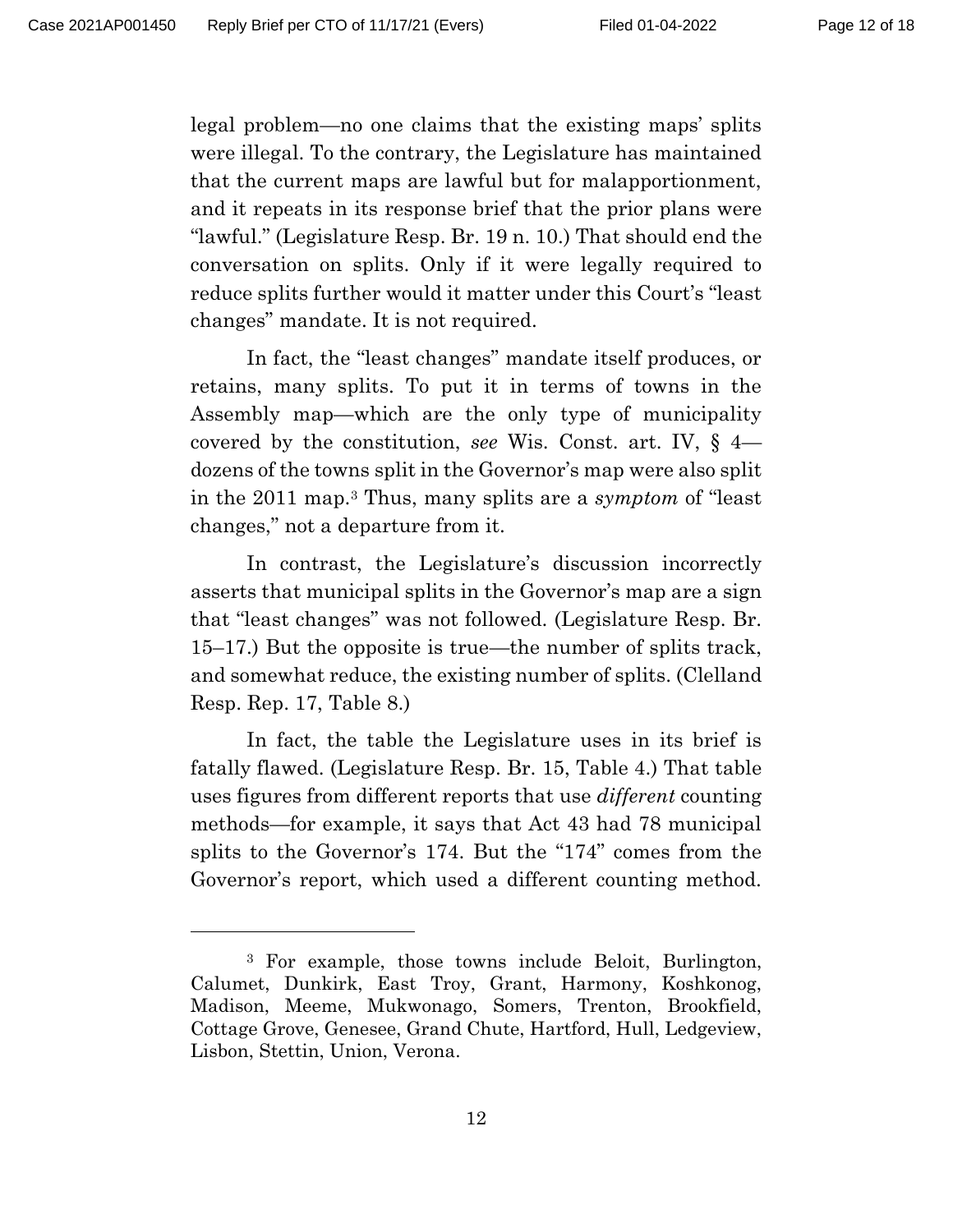Using a uniform counting method (comparing apples-toapples) reveals that Act 43 had 188 municipal splits, compared to 174 in the Governor's plan. (Clelland Initial Rep. 17.) That is, the Governor's number is consistent with, and somewhat reduces, the splits in the existing map, which is entirely consistent with "least changes." For example, while adhering to "least changes," the Governor has nonetheless reduced the number of town splits by about 10%. <sup>4</sup> (Clelland Resp. Rep. 17.)

Apart from this, the Johnson petitioners also discuss Senate splits, but there is no legal requirement related to the Senate. (Johnson Resp. Br. 9.) In any event, as with the Assembly splits, the Governor's proposal has fewer splits than the existing maps. (Clelland Resp. Rep. 17.) Improving on that map can pose no legal problem.

Lastly, without any explanation or legal citation, the Citizen Mathematicians assert that the Governor's maps split too many wards. (Citizens Resp. Br. 19.) They misunderstand how current Wisconsin law works: wards are *based on* the new maps. Wis. Stat.  $\S 5.15(4)(a)$ . This assertion points to no legal issue.

### **3. Incumbent pairings do not help the Legislature's cause.**

<span id="page-12-0"></span>The Legislature identified the same number of incumbent pairings in the Governor's maps as in its own proposals. (Legislature Resp. Br. 5–6.) Yet, oddly, the Legislature attacks the Governor's maps on this identical measure. Its attack is based on politics—the Legislature

<sup>4</sup> Further, the Governor anticipates that some of the remaining town splits may be further reduced via non-substantive corrections that he anticipates submitting in the coming days.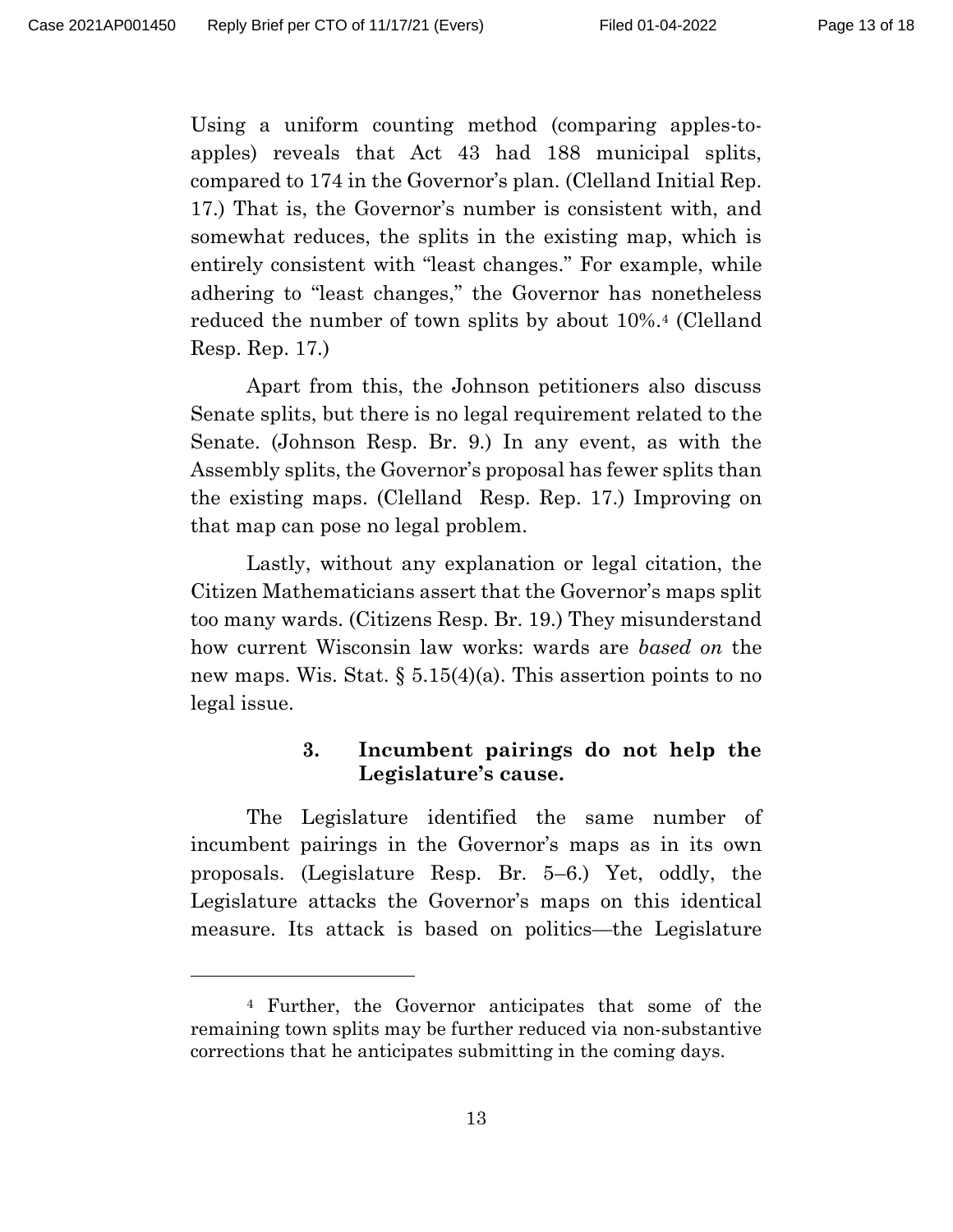apparently dislikes that the maps pair particular legislators. (Legislature Resp. Br. 13–14.) That is irrelevant under this Court's order, which soundly rejected any consideration of partisanship (which the Legislature advocated for). <sup>5</sup> *See* Op. ¶¶ 39–52. The Legislature cannot reinsert political considerations when it finds it convenient. Rather, viewed objectively, the maps perform equally well on incumbent pairings.

# <span id="page-13-0"></span>**II. There is no dispute that the Governor's congressional map best satisfies this Court's "least changes" mandate.**

It also is undisputed that the Governor's congressional map outperforms on the key "least changes" mandate. The Johnson petitioners' expert, in addition to the Governor's expert, identified that roughly 60,000 more people are moved in the Congressmen's proposal than the Governor's. (Johnson Rep. Br. 10; Clelland Initial Rep. 8.) That difference (roughly 18% more people moved) cannot be ignored under this Court's mandate. Those findings also are supported by other parties—for example, the Hunter petitioners found that the Governor's congressional map outperformed not only on population retention and but considerably outperformed the Congressmen on geographical retention—98.5% to 90.6%. (Hunter Resp. Br. 10, Table 1.)

And as the Johnson petitioners state, there is no other legal reason to differentiate between these maps because the Governor's proposal violates no legal principle, but rather

<sup>5</sup> The Legislature contends that Senate District 8 is "comically redrawn," (Legislature Resp. Br. 13–14), but the existing district already spans from Lake Michigan through Waukesha County, and the pairing is created by merely extending the district slightly southward from its existing border.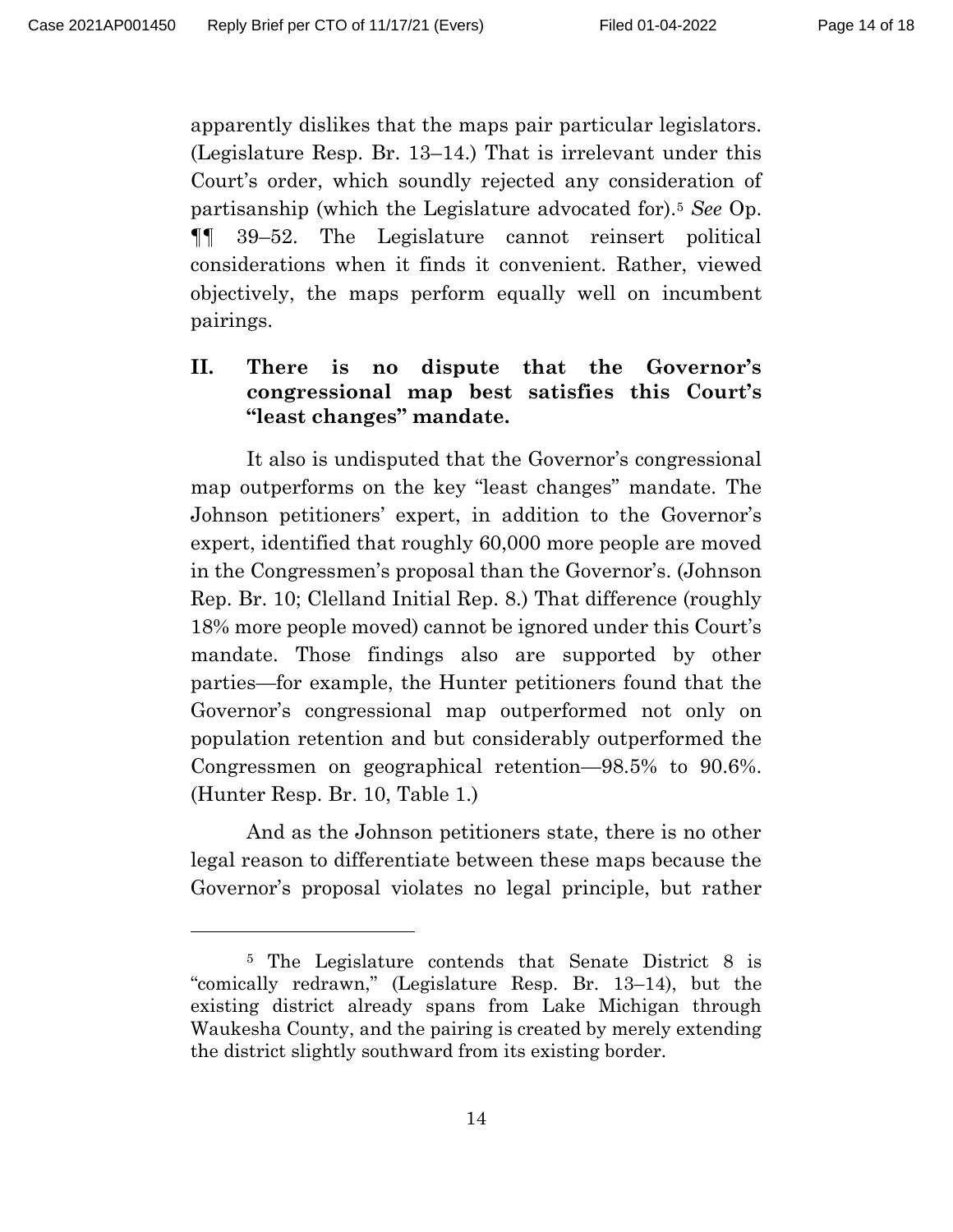complies with one-person-one-vote. (Johnson Resp. Br. 10.) It follows that the Court should select the Governor's map under the criteria it imposed—to neutrally select the "least changes" map where a map outperformed the others and otherwise complied with necessary legal requirements. Op. ¶¶ 77, 81; *id.* ¶¶ 85, 87 (Hagedorn, J., concurring).

It bears mentioning that the Citizen Mathematicians criticize the Governor's and Hunter petitioners' maps because they contain districts that are both one person above and one person below the ideal. (Citizens Resp. Br. 15.) They baldly assert that this tiny difference is unconstitutional, but they point to no support whatsoever for that bold assertion. It should therefore be disregarded. As the Hunter petitioners point out, it is the convention to deviate up and down one person from the ideal. (Hunter Resp. Br. 9 n.3.) And, tellingly, no other party, including the Congressmen, suggests that this poses a legal issue or cites a case saying so.

In the face of the Governor's superior performance, the Congressmen forward various non-legal reasons to favor their map. For example, they say that they attempted to unite what they view as Wisconsin's "political geography" and to do what they say "make[s] sense." (Congressmen Resp. Br. 4, 7.) This type of argument is precisely the type of policy-based post-hoc invitation that this Court vowed to decline by applying "least changes." *See* Op. ¶ 77. The Congressmen's policy reasons for their map allegedly being desirable do not come into play. It would abandon the neutral application of the Court's decision.

Rather, there are significant portions of the Congressmen's proposal that bear no relationship to "least changes"—moving hundreds of thousands of people where malapportionment was a few thousand. (*See* Hunter Resp. Br. 11–12.) So while the Congressmen criticize changes that the Governor's map made (Congressmen Resp. Br. 2, 8–12), both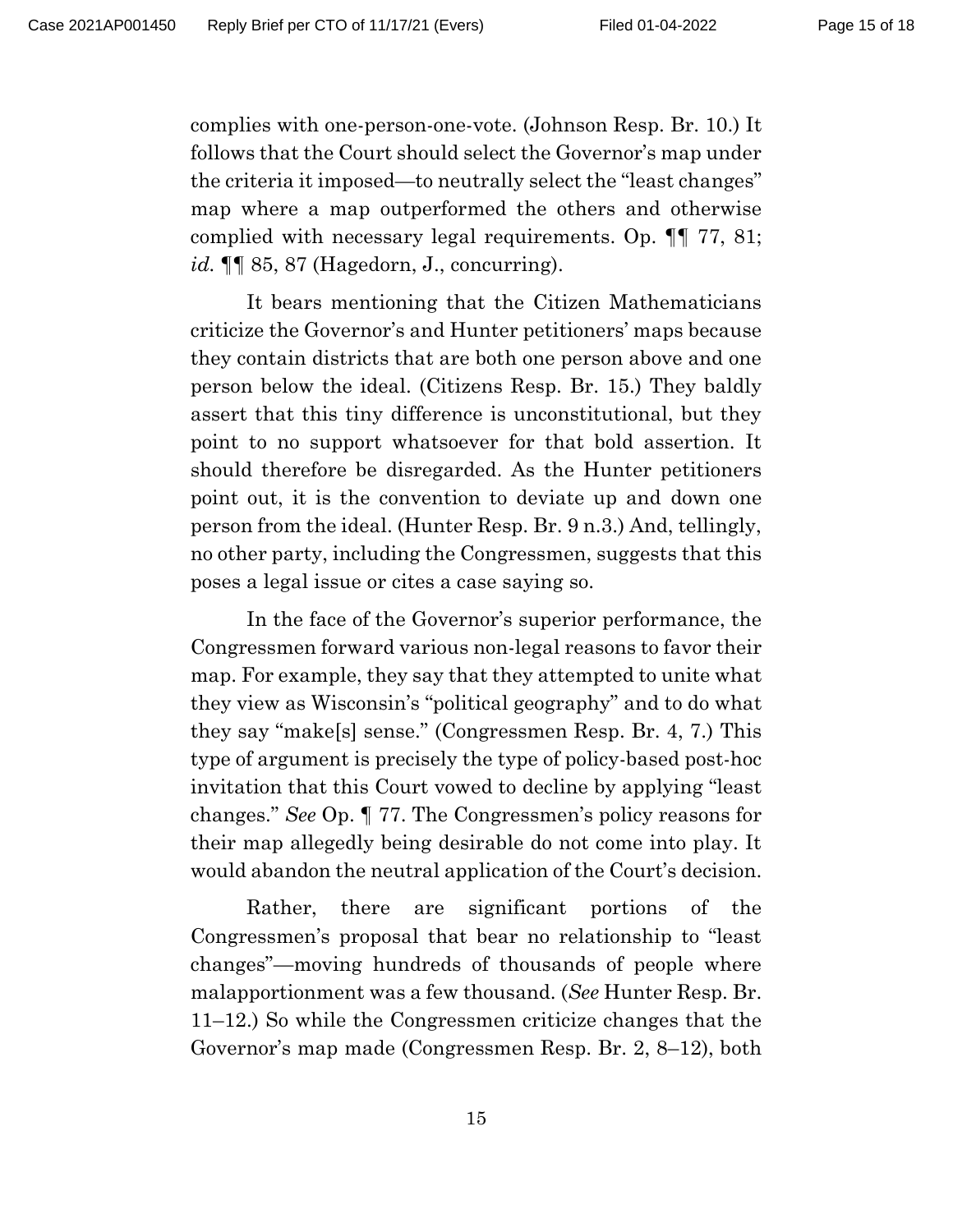maps make changes, and the Congressmen's make significantly more. Those greater changes are the product of no legal "necessity." Op. ¶ 81 (Bradley, R., J.); *id.* ¶ 85 (Hagedorn, J., concurring). That is decisive.

In an alternative argument, the Congressmen assert that a newly-submitted, substantially-different map should be considered as an alternative to its existing proposal. (Congressmen Resp. Br. 20–23.) This Court's November 17th order made no allowance for sponsoring multiple maps, much less one submitted after opening and response briefing was complete, and that changes the districts for over 150,000 people. (Clelland Resp. Rep. 10; Congressmen Resp. Br. 22.) Like all the parties, the Congressmen were on notice that this Court was applying a "least changes" mandate, and all of the parties made their choices about what to propose. The Congressmen proposed a map that, for example, significantly changed Congressional Districts 3 and 7—it was no inadvertent error for the Congressmen to support Senate Bill 622, which was introduced nearly two months before the deadline for proposing maps to the Court. The Congressmen's belated motion to add another map proposal is opposed by the Governor and multiple other parties and has not been granted by the Court. Accordingly, this brief does not address it.

#### \* \* \* \*

As mandated by the Court's decision, the Governor has delivered maps that create the "least changes" from the current maps, while complying with all legal requirements and also often improving on the current maps. An objective application of that criteria means that the Governor's maps should be selected.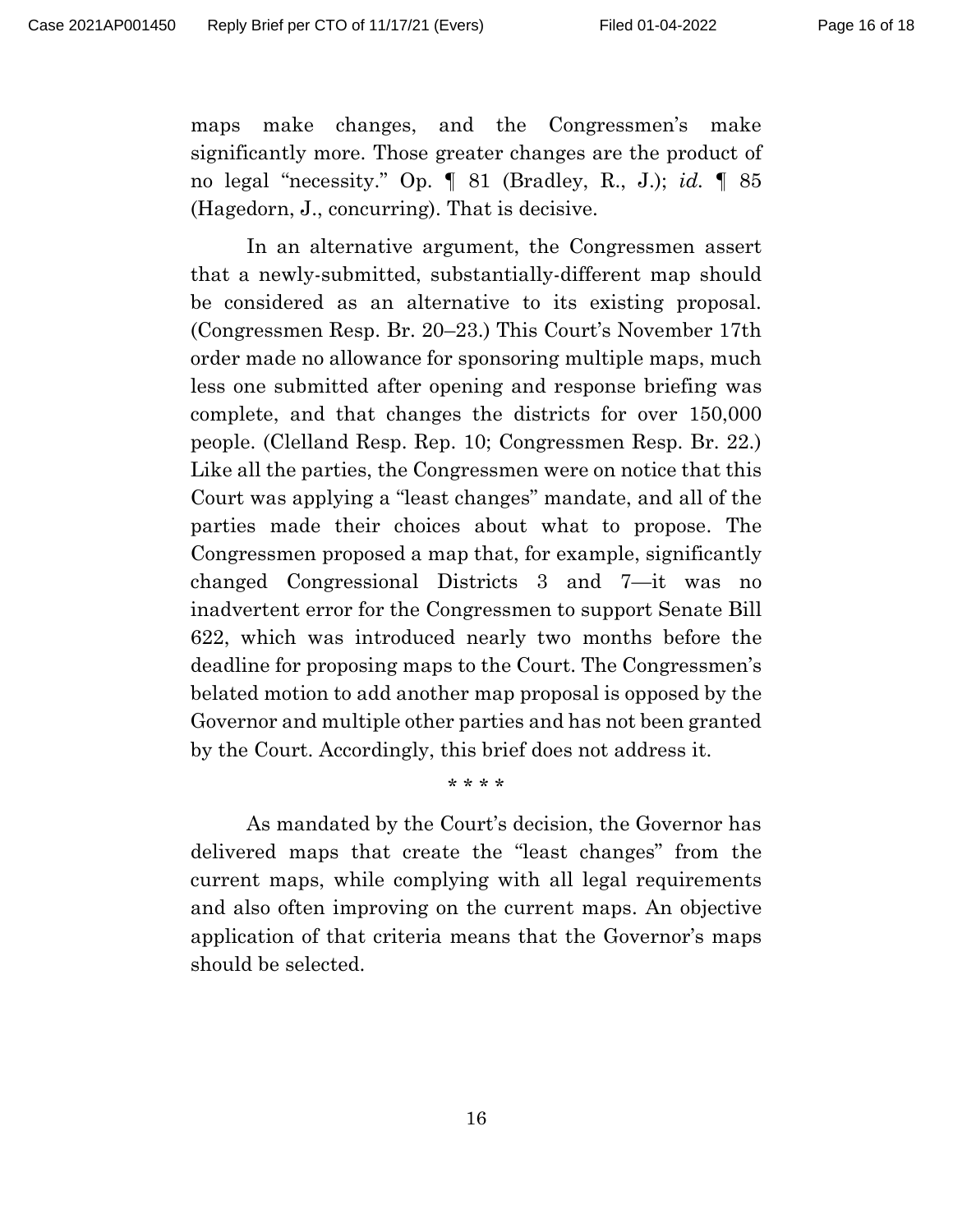### **CONCLUSION**

<span id="page-16-0"></span>The Court should adopt the Governor's proposed maps under the criteria stated in the November 30th order.

Dated this 4th day of January 2022.

Respectfully submitted,

JOSHUA L. KAUL Attorney General of Wisconsin

akyn

ANTHONY D. RUSSOMANNO Assistant Attorney General State Bar #1076050

BRIAN P. KEENAN Assistant Attorney General State Bar #1056525

Attorneys for Governor Tony Evers

Wisconsin Department of Justice Post Office Box 7857 Madison, Wisconsin 53707-7857 (608) 267-2238 (ADR) (608) 266-0020 (BPK) (608) 294-2907 (Fax) russomannoad@doj.state.wi.us keenanbp@doj.state.wi.us